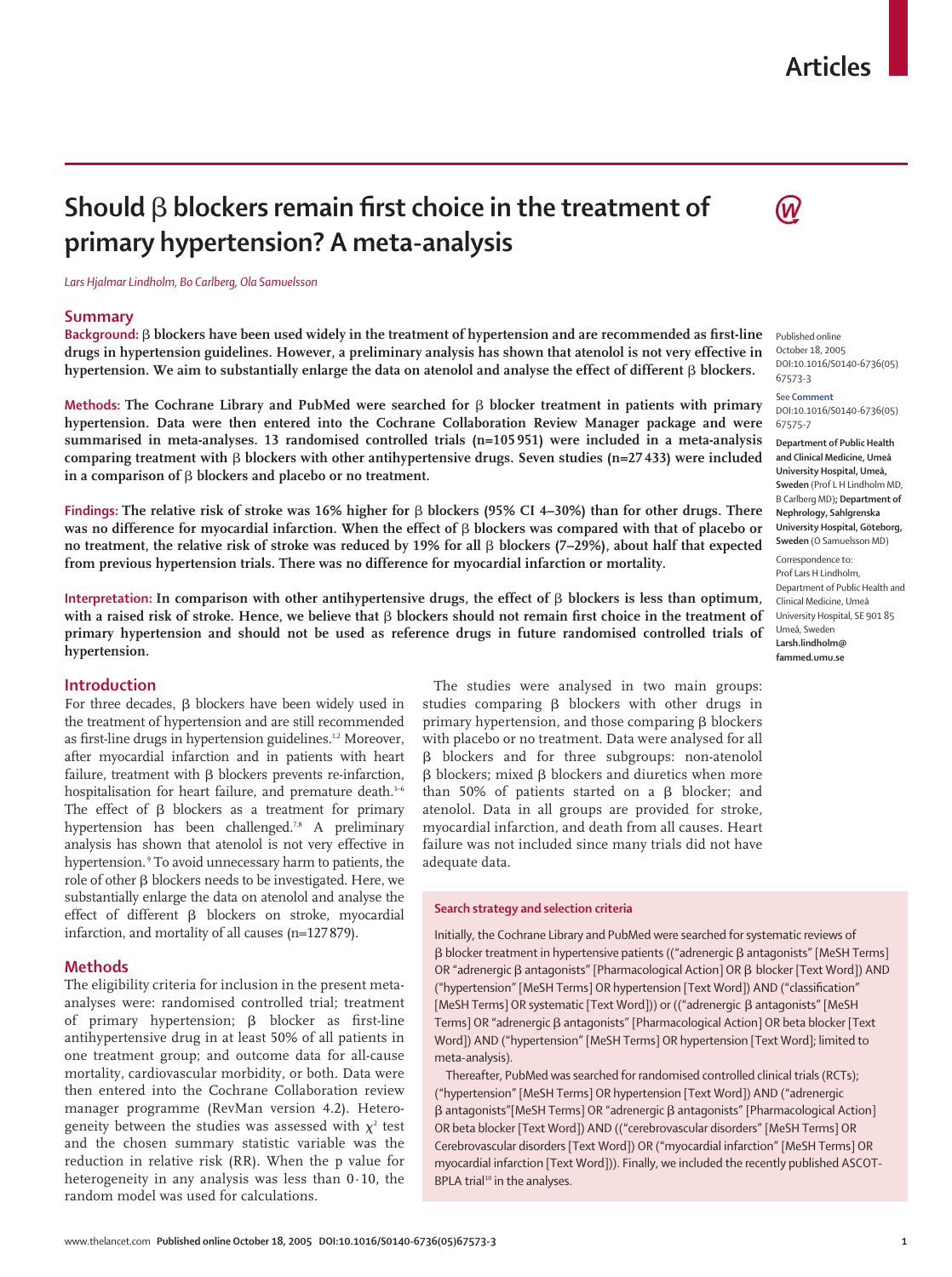| Patients* | Mean age (years)  | Follow-up (years) | <b>B</b> blocker    | Comparison drug           | <b>Baseline blood</b><br>pressure | <b>Blood pressure change</b><br>B blocker-comparison drug |
|-----------|-------------------|-------------------|---------------------|---------------------------|-----------------------------------|-----------------------------------------------------------|
|           |                   |                   |                     |                           |                                   |                                                           |
| 8700      | 52                | 5.5               | Propranolol         | <b>BFZ</b>                | 161/98 mm Hq                      | $+4/+1$ mm Hq <sup>+</sup>                                |
| 13057     |                   |                   | Propranolol         | Placebo                   | 161/98 mm Hq                      | $-9/-5$ mm Hqt                                            |
| 6357      | 52                | $4-0$             | Oxprenolol          | Placebo                   | 173/108 mm Hq                     | $-3.8/-1.2$ mm Hq                                         |
| 884       | 68.8              | $4-4$             | Atenolol            | Open control              | 196/99 mm Hq                      | $-18/-11$ mm Hq                                           |
| 106       | 50                | 10                | Propranolol         | <b>BFZ</b>                | 170/105 mm Hq                     | $na/+1$ mm Hq‡                                            |
| 6569      | 52.2              | 3.8               | Atenolol            | <b>HCTZ</b>               | 166/107 mm Hq                     | $0/-1$ mm Hq                                              |
|           |                   |                   | Metoprolol          | <b>BFZ</b>                |                                   |                                                           |
|           |                   |                   | Propranolol         |                           |                                   |                                                           |
| 2183      | 70.3'             | 5.8               | Atenolol            | HCTZ/Ami                  | 185/91 mm Hq                      | $+1.0/-0.5$ mm Hq $\frac{6}{3}$                           |
| 3748      |                   |                   | Atenolol            | Placebo                   | 185/91 mm Hq                      | $-13.5/-7.0$ mm Hq $\sqrt$                                |
| 304       | 45.5              | $4-0$             | Propranolol         | Non- <sub>B</sub> blocker | 168/106 mm Hq                     | $+3.4/+1.4$ mm Hq                                         |
| 1473      | $52\% > 65$ years | 2.6               | Atenolol            | Placebo                   | 158/91 mm Hq                      | $-5.8/-2.9$ mm Hq¶                                        |
| 720       | $70-4$            | 2.6               | Atenolol            | Placebo                   | 161/89 mm Hq                      | $-4/-3$ mm Hg                                             |
| 758       | 56.2              | 9                 | Atenolol            | Captopril                 | 159/94 mm Hq                      | $-1/-1$ mm Hq                                             |
| 9193      | 66.9              | $4 - 8$           | Atenolol            | Losartan                  | 174/98 mm Hq                      | $+1.1/-0.2$ mm Hq                                         |
| 2334      | 56.0              | 3.75              | Atenolol            | Lacidipine                | 163/101 mm Hq                     | $+0.2/-0.1$ mm Hq                                         |
| 22 576    | 66.1              | 2.7               | Atenolol            | Verapamil                 | 151/87 mm Hq                      | Probable $<$ 1 mm Hq                                      |
| 19 2 5 7  | 63.0              | 5.7               | Atenolol            | Amlodipine                | 164/95 mm Hq                      | $+2.7$ / $+1.9$ mm Hq <sup>**</sup>                       |
|           |                   |                   |                     |                           |                                   |                                                           |
| 1627      | 75.7              | 2.1               | Atenolol            | Placebo                   | 195/102 mm Hq                     | $-19.5/-8.1$                                              |
|           |                   |                   | Metoprolol          |                           |                                   |                                                           |
|           |                   |                   | Pindolol            |                           |                                   |                                                           |
|           |                   |                   | HCTZ/Ami            |                           |                                   |                                                           |
| 6614      | 76.0              | 5.0               | Atenolol            | Enalapril                 | 194/98 mm Hq                      | $-0.3/+0.2$ mm Hqtt                                       |
|           |                   |                   | Metoprolol          | Lisinopril                |                                   |                                                           |
|           |                   |                   | Pindolol            | Felodipine                |                                   |                                                           |
|           |                   |                   | HCTZ/Ami            | Isradipine                |                                   |                                                           |
| 10881     | $60-4$            | 4.5               | Any diuretic        | Diltiazem                 | 173/106 mm Hq                     | $-3.0/0.0$ mm Hq‡‡                                        |
|           |                   |                   | Any $\beta$ blocker |                           |                                   |                                                           |
| 16476     | 65.6              | 3.0               | Atenolol            | Verapamil                 | 150/87 mm Hq                      | $+0.1/+0.7$ mm Hq <sup>**</sup>                           |
|           |                   |                   | <b>HCTZ</b>         |                           |                                   |                                                           |
|           |                   |                   |                     |                           |                                   |                                                           |

\*Two trials<sup>16.18</sup> had 3 treatment groups, so patients on β blockers in these two trials counted twice. Therefore only 127 879 patients included in all 18 trials. †After 4 years. ‡Blood pressure data estimated from figure from figure in main publication. ¶Data 4 months after randomisation. ||Data 1 month after randomisation. \*\*Mean during the whole study. ††Mean from baseline to the last follow-up among patients alive at 24 months. ‡‡Mean from baseline to the last follow-up in patients remaining in the study for at least 24 months. HCTZ/Ami=Hydrochlorothiazide/amiloride. HCTZ=Hydrochlorothiazide. BFZ=Bendroflumethiazide. na=not available.

*Table***: Trials included in the meta-analyses**

### **Role of the funding source**

The sponsor of the study had no role in study design, data collection, data analysis, data interpretation, or writing of the report. The corresponding author had full access to all the data in the study and had final responsibility for the decision to submit for publication.

### **Results**

We identified 16 studies comparing  $\beta$  blockers with other antihypertensive treatment. Three of these studies were excluded: the large Captopril Prevention Project (CAPPP) study,<sup>11</sup> comparing conventional treatment (diuretics and - blockers) with captopril, because the number of patients treated with  $\beta$  blockers was not registered (Lanke J, personal communication); the Metoprolol Atherosclerosis Prevention in Hypertensives (MAPHY) trial (comparing metoprolol with a thiazide diuretic) because that study was a post-hoc follow-up of a subgroup of patients who were already included in the Heart Attack Primary Prevention in Hypertension (HAPPHY) trial;<sup>12-14</sup> and a small trial (n=394) comparing propranolol with a thiazide diuretic because there was a suboptimum registration of the seven clinical events and a major blood pressure

difference between the two active treatment groups**.** 15 Hence, 13 studies were included in the present metaanalysis, (table, figure 1, A–D).10,14,16–26 Two Medical Research Council studies (MRC and MRC-Old)16,18 had three treatment groups, comparing a  $\beta$  blocker with a thiazide diuretic and with placebo, and are therefore also included here. Studies with several first-line treatment options, but which had a  $\beta$  blocker in at least 50% the patients in one treatment group, were analysed separately (table, figure 1, C) and are referred to as mixed trials.<sup>24-26</sup>

In all trials comparing  $\beta$  blockers with other drugs (n=105 951, figure 1, A), the relative risk of stroke was 16% higher with β blockers (95% CI 4–30%; p=0·009) than with other drugs. All-cause mortality showed a tendency in the same direction, the relative risk being increased by 3% for  $\beta$  blockers (–1 to 8%); p=0·14. There was, however, no difference for myocardial infarction. When the three subgroups of  $\beta$  blocker studies were looked at separately, the most prominent difference for the risk of stroke was shown for atenolol (26% [15–38%]; p<0 $\cdot$ 0001; n=56 301, figure 1, D )and for the  $\beta$ blockers in the mixed trials  $(9\%, -2 \text{ to } 21\%; \text{ p} = 0.13;$ n=33 971, figure 1, C). In the non-atenolol trials (n=9004,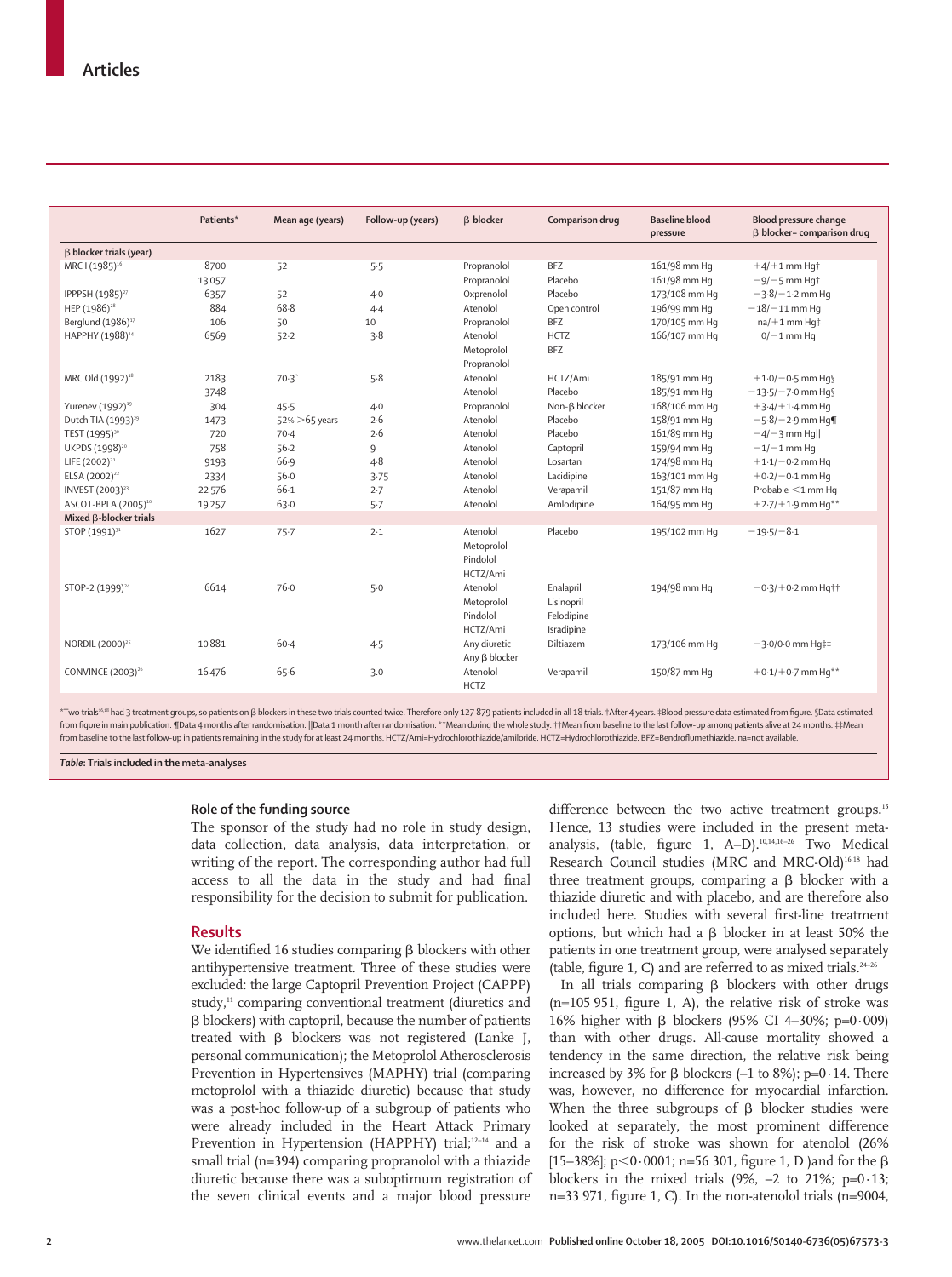figure 1, B), there were few clinical events (eg, only 77 strokes), so the results were inconclusive.

Seven studies comparing  $\beta$  blockers with placebo or with no antihypertensive treatment were included in the meta-analysis (27 433, table, figure 2, A–C).<sup>16,18,27-31</sup> The relative risk of stroke was reduced by 19% with  $\beta$  blockers (7–29%). STOP Hypertension was the only mixed trial. In this trial, the risk of stroke was reduced by 45% (15–65%) and the risk of death from all causes by  $43\%$  (15–61%).<sup>31</sup>

The two studies in which the mean blood pressure reduction in the active treatment group was substantial (HEP [Hypertension in Elderly Patients]<sup>28</sup> and STOP Hypertension<sup>31</sup>) showed the best effect of active treatment, indicating that most patients were treated with additional drugs, mainly thiazide diuretics. The effect seemed  $\sin$  iarrow in the three subgroups of  $\beta$  blocker trials.

The number of patients who were treated with a β blocker in the mixed trials varied. In STOP hypertension



Figure 1, A: Outcome data for all  $\beta$  blockers versus other antihypertensive treatment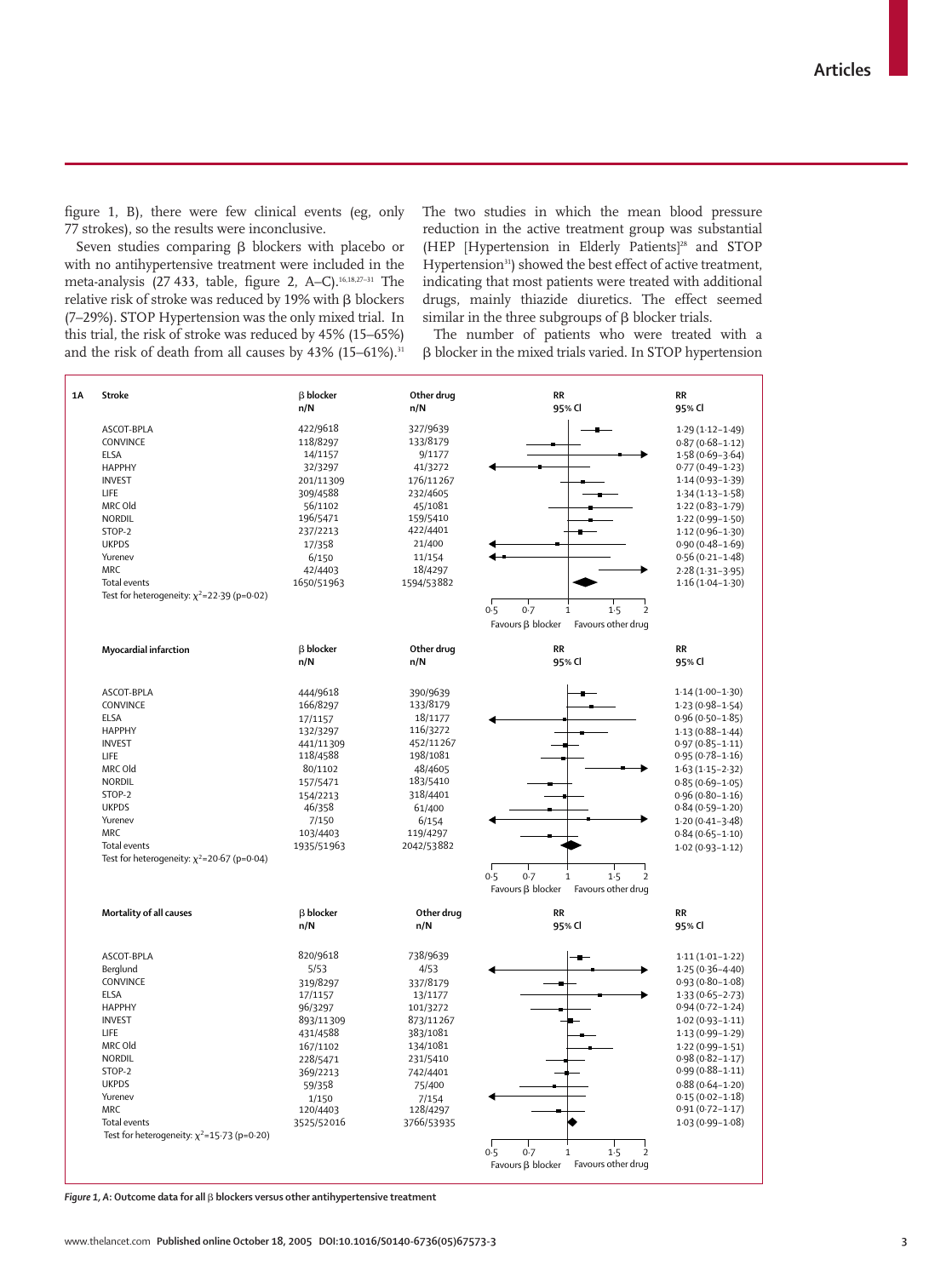| Figure 1, B:<br>Outcome data for non-atenolol<br>$\beta$ blockers versus other   | 1B        | Stroke                                                                                                        | $\beta$ blocker<br>n/N                        | Other drug<br>n/N                              | RR<br>95% Cl                                                                           | RR<br>95% Cl                                                                             |
|----------------------------------------------------------------------------------|-----------|---------------------------------------------------------------------------------------------------------------|-----------------------------------------------|------------------------------------------------|----------------------------------------------------------------------------------------|------------------------------------------------------------------------------------------|
| antihypertensive treatment                                                       |           | Yurenev<br><b>MRC</b><br>Total events<br>Test for heterogeneity: $\chi^2$ =6.09 (p=0.01)                      | 6/150<br>42/4403<br>48/4553                   | 11/154<br>18/4297<br>29/4451                   | 0.7<br>0.5<br>$\mathbf 1$<br>1.5<br>2<br>Favours $\beta$ blocker<br>Favours other drug | $0.56(0.21 - 1.48)$<br>$2.28(1.31 - 3.95)$<br>$1.20(0.30 - 4.71)$                        |
|                                                                                  |           | Myocardial infarction                                                                                         | $\beta$ blocker<br>n/N                        | Other drug<br>n/N                              | RR<br>95% Cl                                                                           | <b>RR</b><br>95% Cl                                                                      |
|                                                                                  |           | Yurenev<br><b>MRC</b><br>Total events<br>Test for heterogeneity: $\chi^2$ =0.39 (p=0.53)                      | 7/150<br>103/4403<br>110/4553                 | 6/154<br>119/4297<br>125/4451                  | 0.7<br>1.5<br>0.5<br>1<br>$\overline{2}$<br>Favours $\beta$ blocker Favours other drug | $1.20(0.41 - 3.48)$<br>$0.84(0.65 - 1.10)$<br>$0.86(0.67 - 1.11)$                        |
|                                                                                  |           | Mortality of all causes                                                                                       | $\beta$ blocker<br>n/N                        | Other drug<br>n/N                              | <b>RR</b><br>95% Cl                                                                    | <b>RR</b><br>95% Cl                                                                      |
|                                                                                  |           | Berglund<br>Yurenev<br><b>MRC</b><br>Total events<br>Test for heterogeneity: $\chi^2$ =3.21 (p=0.20)          | 5/53<br>1/150<br>120/4403<br>126/4606         | 4/53<br>7/154<br>128/4297<br>139/4504          | 0.5<br>0.7<br>1.5<br>$\overline{2}$<br>$\,1$                                           | $1.25(0.36 - 4.40)$<br>$0.15(0.02 - 1.18)$<br>$0.91(0.72 - 1.17)$<br>$0.89(0.70 - 1.12)$ |
|                                                                                  |           |                                                                                                               |                                               |                                                | Favours $\beta$ blocker Favours other drug                                             |                                                                                          |
| Figure 1, C:<br>Outcome data for mixed<br>$\beta$ blocker/diuretics versus other | <b>1C</b> | <b>Stroke</b>                                                                                                 | $\beta$ blocker<br>n/N                        | Other drug<br>n/N                              | RR<br>95% Cl                                                                           | RR<br>95% Cl                                                                             |
| antihypertensive treatment                                                       |           | CONVINCE<br><b>NORDIL</b><br>STOP-2<br>Total events<br>Test for heterogeneity: $\chi^2$ =4.31 (p=0.12)        | 118/8297<br>196/5471<br>237/2213<br>551/15981 | 133/8179<br>159/5410<br>422/4401<br>714/17990  | 0.7<br>1.5<br>0.5<br>1<br>2                                                            | $0.87(0.68 - 1.12)$<br>$1.22(0.99 - 1.50)$<br>$1.12(0.96 - 1.30)$<br>$1.09(0.98 - 1.21)$ |
|                                                                                  |           | Myocardial infarction                                                                                         | $\beta$ blocker<br>n/N                        | Other drug<br>n/N                              | Favours $\beta$ blocker<br>Favours other drug<br>RR<br>95% Cl                          | <b>RR</b><br>95% Cl                                                                      |
|                                                                                  |           | CONVINCE<br><b>NORDIL</b><br>STOP-2<br><b>Total events</b><br>Test for heterogeneity: $\chi^2$ =5.72 (p=0.06) | 166/8297<br>157/5471<br>154/2213<br>477/15981 | 133/8179<br>183/5410<br>318/4401<br>634/17990  | 0.7<br>0.5<br>1.5<br>1<br>2<br>Favours $\beta$ blocker Favours other drug              | $1.23(0.98 - 1.54)$<br>$0.85(0.69 - 1.05)$<br>$0.96(0.80 - 1.16)$<br>$1.00(0.81 - 1.22)$ |
|                                                                                  |           | Mortality of all causes                                                                                       | <b>B</b> blocker<br>n/N                       | Other drug<br>n/N                              | RR<br>95% Cl                                                                           | RR<br>95% Cl                                                                             |
|                                                                                  |           | CONVINCE<br><b>NORDIL</b><br>STOP-2<br>Total events<br>Test for heterogeneity: $\chi^2$ =0.37 (p=0.83)        | 319/8297<br>228/5471<br>369/2213<br>916/15981 | 337/8179<br>231/5410<br>742/4401<br>1310/17990 | 0.7<br>0.5<br>1.5<br>2<br>1<br>Favours $\beta$ blocker Favours other drug              | $0.93(0.80 - 1.08)$<br>$0.98(0.82 - 1.17)$<br>$0.99(0.88 - 1.11)$<br>$0.97(0.89 - 1.05)$ |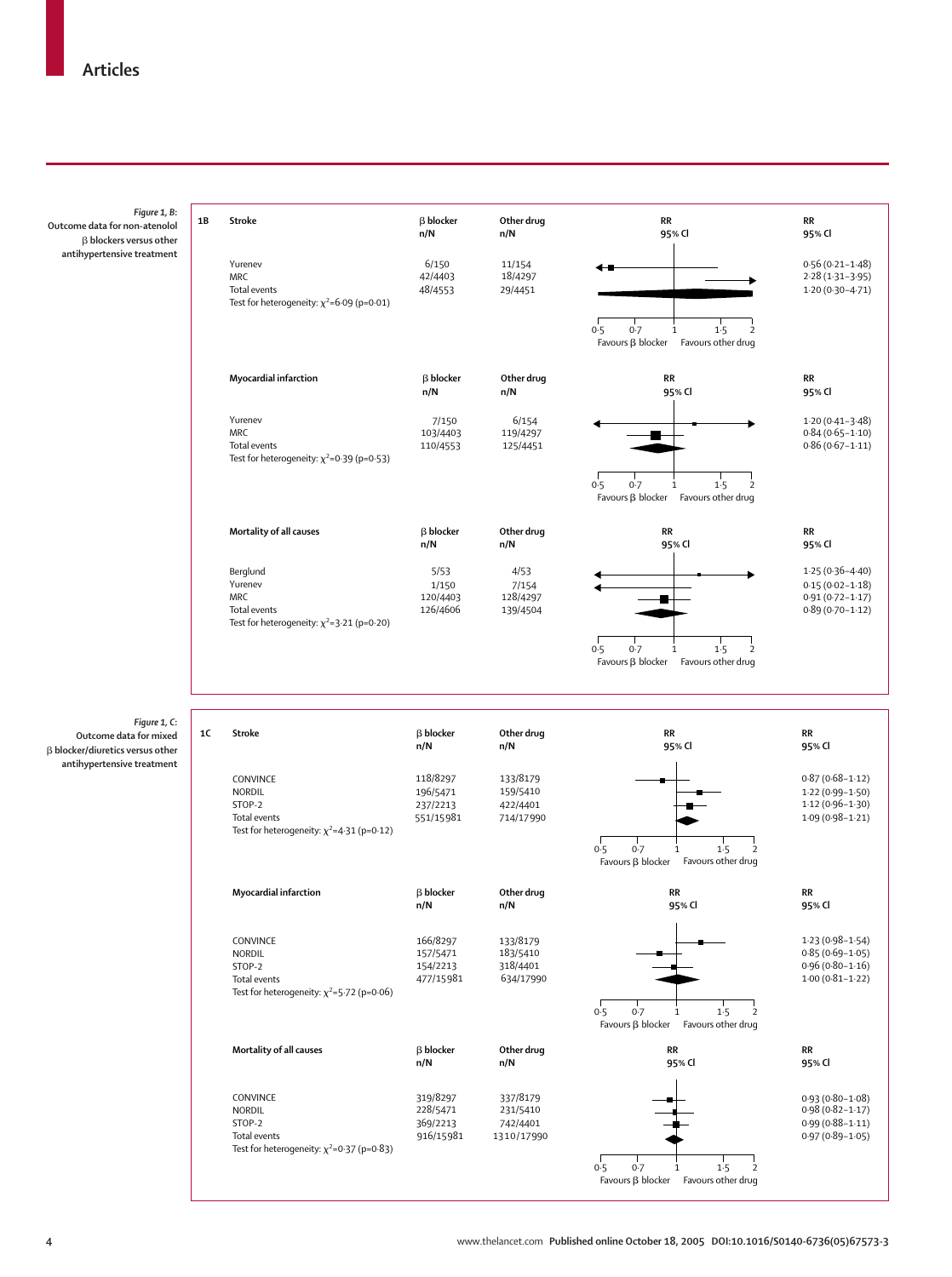

*Figure 1, D***: Outcome data for atenolol versus other antihypertensive treatment** 

(Swedish Trial in Old Patients with hypertension), $31,32$  68% received a  $\beta$  blocker (metoprolol, pindolol, or atenolol) at randomisation; we have no data at final visit. In CONVINCE (Controlled ONset Verapamil INvestigation of Cardiovascular Endpoints),<sup>26</sup> 54% received atenolol at randomisation and 43% at the final visit. In STOP hypertension-2 (metoprolol, pindolol, or atenolol), $24$  the figures were 74% and 62%, respectively, and in NORDIL (NORdic DILtiazem study,<sup>25</sup> any  $\beta$  blocker) 75% and 70%, respectively (Lanke J, personal communication).

## **Discussion**

β blocker treatment of patients with primary hypertension was associated with a substantially higher risk of stroke than treatment with other antihypertensive agents. This was the case when all  $\beta$  blockers were analysed together and when the studies with atenolol were analysed separately. There was also a strong tendency in the same direction when the mixed trials were analysed. In the non-atenolol subgroup, documentation was poor, with surprisingly few studies and few clinical events. The HAPPHY trial<sup>14</sup> was not included

because about half the patients treated with  $\beta$  blockers were given atenolol, and the MAPHY trial<sup>12-13</sup> was excluded for reasons stated in Results. In three of the mixed trials from Scandinavia (STOP Hypertension, STOP Hypertension 2, and NORDIL), about two-thirds of patients were treated with  $\beta$  blockers from the beginning of the trial, or by the time of the final visit. In the CONVINCE trial<sup>26</sup> the frequency was about 50%. Hence, our data strengthen the finding of the network meta-analysis of different antihypertensive drugs published by Psaty and colleagues,<sup>33</sup> in which low-dose diuretics did better than  $\beta$  blockers. Altogether, one must conclude that  $\beta$  blockers in primary hypertension are not as effective as other antihypertensive medication and we see no reason to limit this conclusion to atenolol.

 $\beta$  blockers reduced the risk of stroke by about half (19%) of that expected from previous hypertension trials—eg, 38% in the meta-analysis by Collins and colleagues,<sup>34</sup> which is most frequently referred to in hypertension guidelines. In our analysis, treatment with  $\beta$  blockers did not reduce the risk of myocardial infarction or mortality. Hence, to say that  $\beta$  blockers do not have an effect in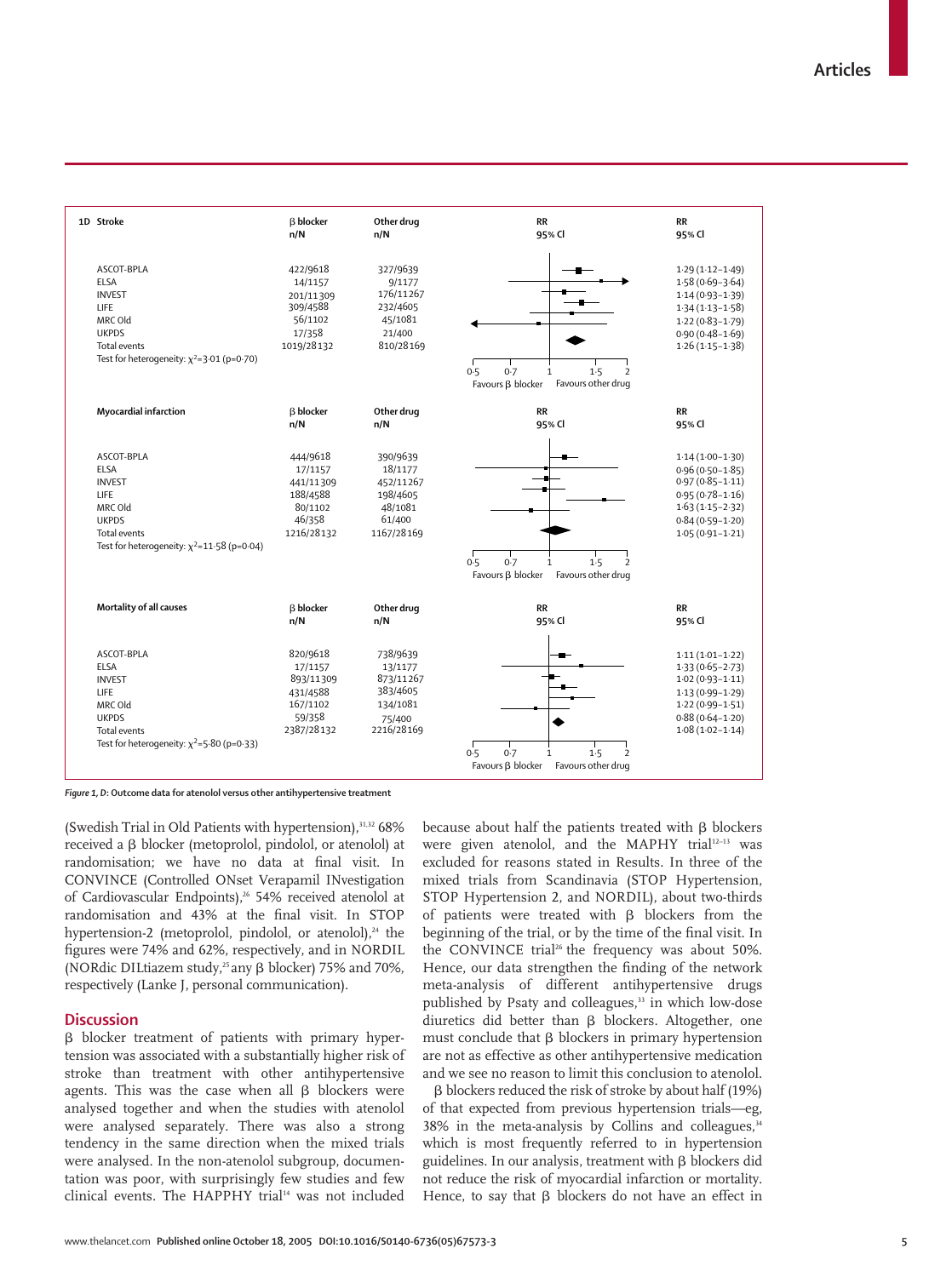patients with primary hypertension would be incorrect, but clearly their effect is suboptimum.

Why has this suboptimum effect of  $\beta$  blockers not influenced the people who draw up hypertension guidelines? One reason could be that  $\beta$  blockers have been analysed together with diuretics, assuming that socalled old drugs or conventional treatment—ie, drugs synthesised around the same time—would have the same treatment effects.<sup>35,36</sup> Another reason could be that the largest studies, consisting of more than 69 000 of about 127 000 patients, have been published fairly recently (since 2002).10,21–23,26 Our present results might affect the interpretation of two of the latest large hypertension trials—the LIFE (Losartan Intervention For Endpoint reduction in hypertension) study<sup>21</sup> and the ASCOT-BPLA (Anglo-Scandinavian Cardiac Outcomes Trial—Blood Pressure Lowering Arm) trial<sup>10</sup>—both of which claim the superiority of newer antihypertensive drugs. Our analyses suggest an alternative interpretation is that the  $\beta$  blocker in these two mega-trials had a less than optimum cardiovascular effect.

Messerli and colleagues<sup>7</sup> have previously questioned hypertension treatment with  $\beta$  blockers in elderly patients in a meta-analysis, although this analysis included only two studies reporting clinical events. Beevers and co-workers<sup>8</sup> have also questioned the use of β blockers, reviewing the results of earlier studies without further analysing their outcome, ie, no metaanalyses were reported.

Because  $\beta$  blockers lower blood pressure to the same extent as other antihypertensive agents, the question arises about possible mechanisms to explain why their

| 2A Stroke                                                        | <b>B</b> blocker | Placebo   | <b>RR</b>                                           | <b>RR</b>           |
|------------------------------------------------------------------|------------------|-----------|-----------------------------------------------------|---------------------|
|                                                                  | n/N              | n/N       | 95% CI                                              | 95% CI              |
| Dutch TIA                                                        | 52/732           | 62/741    |                                                     | $0.85(0.60 - 1.21)$ |
| HEP                                                              | 20/419           | 39/465    |                                                     | $0.57(0.34 - 0.96)$ |
| MRC Old                                                          | 56/1102          | 134/2213  |                                                     | $0.84(0.62 - 1.14)$ |
| <b>STOP</b>                                                      | 29/812           | 53/815    |                                                     | $0.55(0.35 - 0.85)$ |
| <b>TEST</b>                                                      | 81/372           | 75/348    |                                                     | $1.01(0.77 - 1.33)$ |
| <b>IPPPSH</b>                                                    | 45/3185          | 46/3172   |                                                     | $0.97(0.65 - 1.47)$ |
| <b>MRC</b>                                                       | 42/4403          | 109/8654  |                                                     | $0.76(0.53 - 1.08)$ |
|                                                                  |                  |           |                                                     |                     |
| Total events<br>Test for heterogeneity: $\chi^2 = 8.17$ (p=0.23) | 325/11025        | 518/16408 |                                                     | $0.81(0.71 - 0.93)$ |
|                                                                  |                  |           | 1.5<br>0.5<br>0.7<br>$\frac{1}{2}$<br>$1\,$         |                     |
|                                                                  |                  |           | Favours ß blocker<br>Favours placebo                |                     |
| Myocardial infarction                                            | <b>B</b> blocker | Placebo   | RR                                                  | RR                  |
|                                                                  | n/N              | n/N       | 95% CI                                              | 95% CI              |
| Dutch TIA                                                        | 45/732           | 40/741    |                                                     | $1.14(0.75 - 1.72)$ |
| HEP                                                              | 35/419           | 38/465    |                                                     | $1.02(0.66 - 1.59)$ |
| MRC Old                                                          | 80/1102          | 159/2213  |                                                     | $1.01(0.78-1.31)$   |
| <b>STOP</b>                                                      | 25/812           | 28/815    |                                                     | $0.90(0.53 - 1.52)$ |
| <b>TEST</b>                                                      | 29/372           | 36/348    |                                                     | $0.75(0.47 - 1.20)$ |
| <b>IPPPSH</b>                                                    | 96/3185          | 104/3172  |                                                     | $0.92(0.70 - 1.21)$ |
| <b>MRC</b>                                                       | 103/4403         | 234/8654  |                                                     | $0.87(0.69 - 1.09)$ |
|                                                                  |                  |           |                                                     |                     |
| Total events                                                     | 413/11025        | 639/16408 |                                                     | $0.93(0.83 - 1.05)$ |
| Test for heterogeneity: $\chi^2$ =2.68 (p=0.85)                  |                  |           |                                                     |                     |
|                                                                  |                  |           | 0.5<br>0.7<br>1.5<br>$\overline{2}$<br>$\mathbf{1}$ |                     |
|                                                                  |                  |           | Favours ß blocker<br>Favours placebo                |                     |
| Mortality of all causes                                          | <b>B</b> blocker | Placebo   | <b>RR</b>                                           | <b>RR</b>           |
|                                                                  | n/N              | n/N       | 95% CI                                              | 95% CI              |
| Dutch TIA                                                        | 64/732           | 58/741    |                                                     | $1.12(0.79 - 1.57)$ |
| HEP                                                              | 60/419           | 69/465    |                                                     | $0.97(0.70 - 1.33)$ |
| MRC Old                                                          | 167/1102         | 315/2213  |                                                     | $1.06(0.90 - 1.27)$ |
| STOP                                                             | 36/812           | 63/815    |                                                     | $0.57(0.39 - 0.85)$ |
| <b>TEST</b>                                                      | 51/372           | 60/348    |                                                     | $0.80(0.56 - 1.12)$ |
| <b>IPPPSH</b>                                                    | 108/3185         | 114/3172  |                                                     | $0.94(0.73 - 1.22)$ |
| <b>MRC</b>                                                       | 120/4403         | 253/8654  |                                                     | $0.93(0.75 - 1.15)$ |
| Total events                                                     | 606/11025        | 932/16408 |                                                     | $0.95(0.86 - 1.04)$ |
| Test for heterogeneity: $\chi^2$ =9.80 (p=0.13)                  |                  |           | 0.7<br>0.5<br>1.5<br>$\overline{2}$<br>$\mathbf{1}$ |                     |
|                                                                  |                  |           |                                                     |                     |
|                                                                  |                  |           | Favours ß blocker<br>Favours placebo                |                     |

*Figure 2, A***: Outcome data for all** - **blockers versus placebo or no treatment**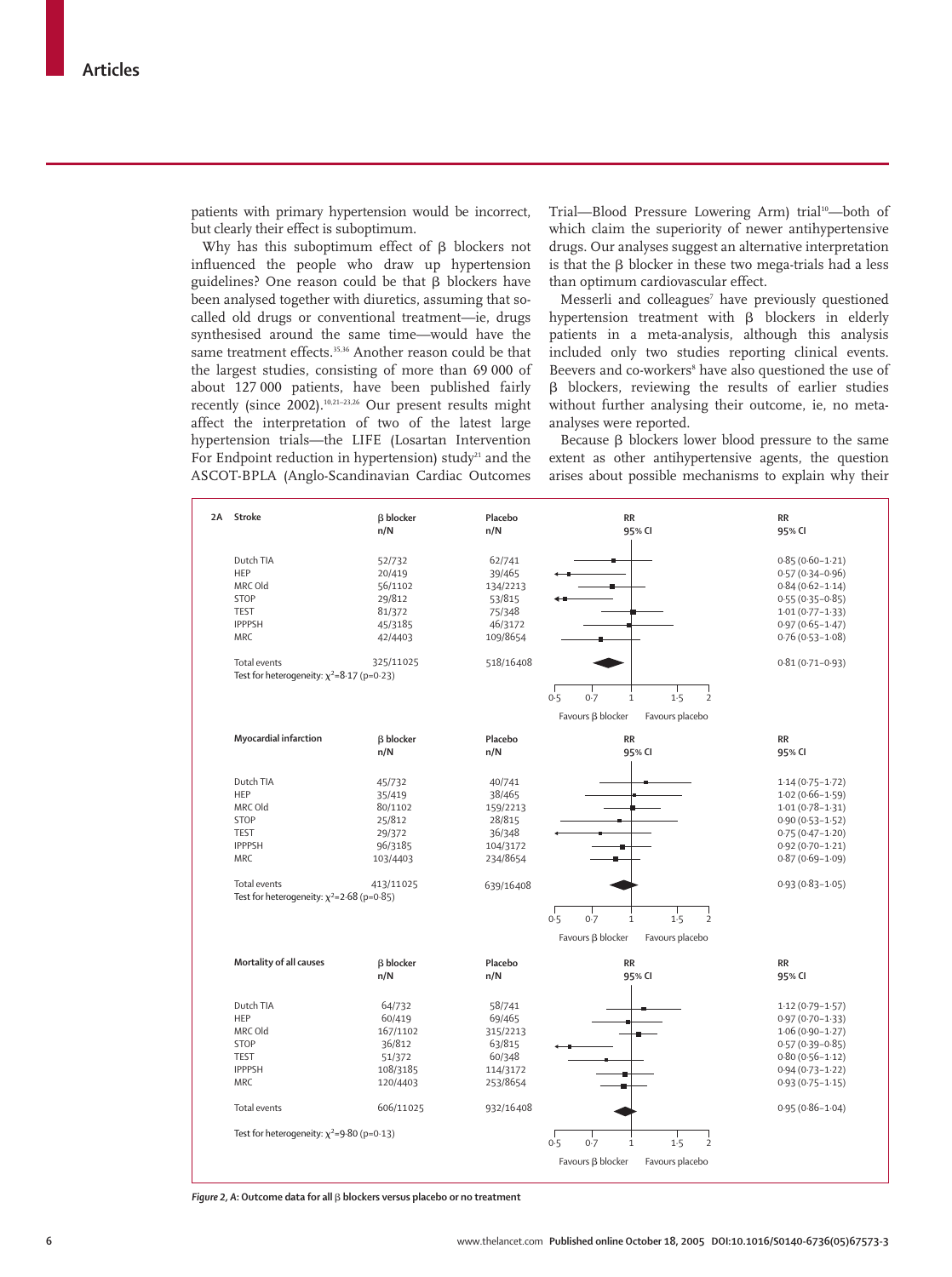

*Figure 2, B***: Outcome data for non-atenolol β blockers versus placebo**

*Figure 2, C***: Outcome data for atenolol versus placebo or no treatment**

**Mortality of all causes**  $\beta$  blocker

Test for heterogeneity:  $\chi^2$ =2·63 (p=0·45)

Dutch TIA HEP MRC Old TEST Total events **n/N**

 64/732 60/419 167/1102 51/372 342/2625 **Placebo n/N**

 58/741 69/465 315/2213 60/348 502/3767 Favours  $\beta$  blocker Favours placebo

**RR 95% CI**

0·5 0·7 1·5 2  $F$ avours  $\beta$  blocker Favours placebo 1

**RR 95% CI**

1·12 (0·79–1·57) 0·97 (0·70–1·33) 1·06 (0·90–1·27) 0·80 (0·56–1·12) 1·01 (0·89–1·15)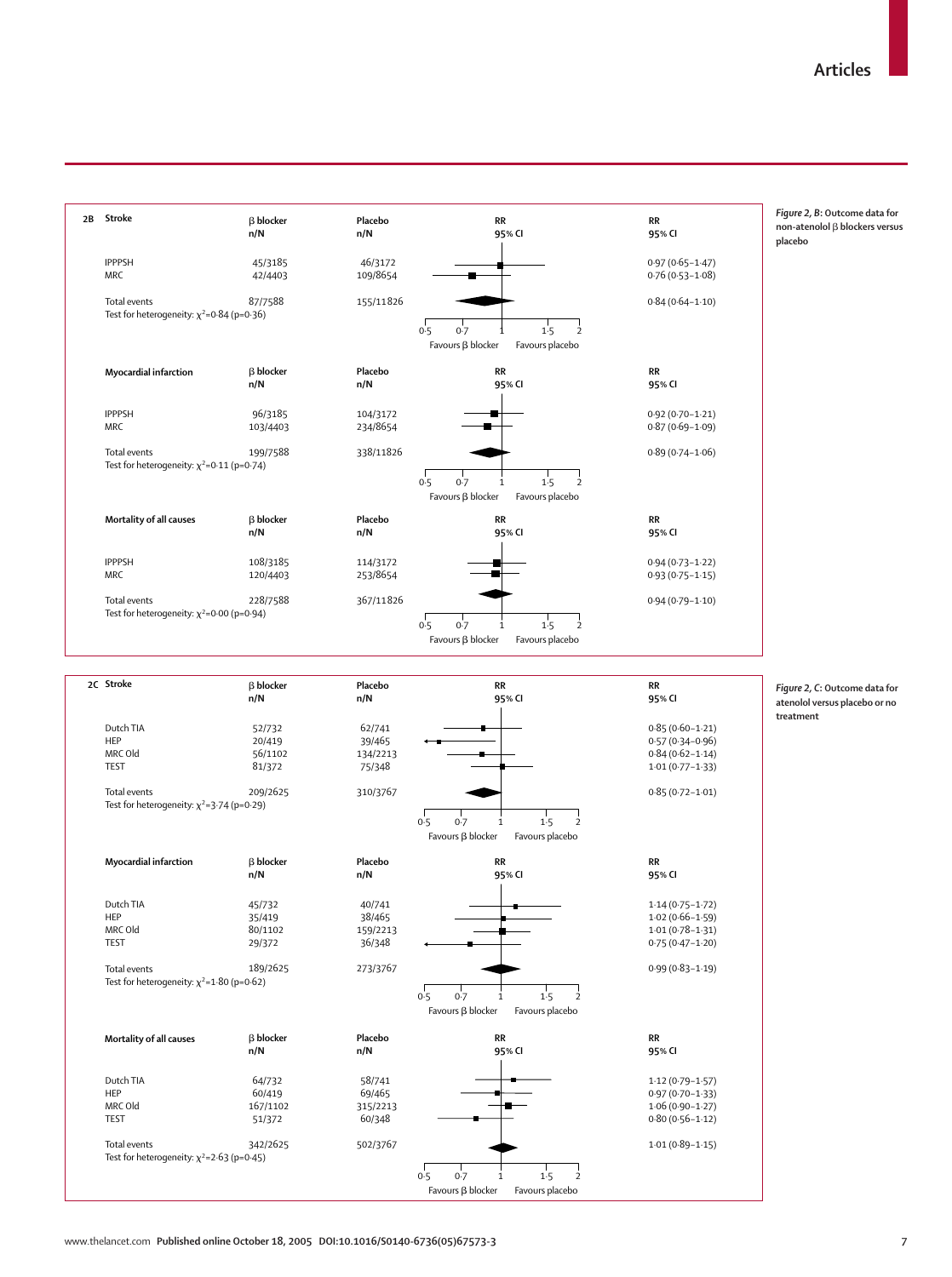preventive effect is not as good as other antihypertensive drugs.  $\beta$  blockers have effects on both glucose and lipid metabolism that theoretically could increase the risk of cardiovascular disease. However, these effects are no more pronounced than those seen with thiazide diuretics, and to single out this negative effect of the  $\beta$  blockers as the only explanation for their less favourable outcome on stroke morbidity would be difficult. The negative metabolic effects are more pronounced when  $\beta$  blockers are given in combination with thiazide diuretics.<sup>37</sup> This combination therapy of so-called conventional drugs was used in one of the treatment groups in both the ASCOT-BPLA10 and INVEST (International Verapamil-Trandolapril)<sup>23</sup> trials.

Several studies have shown differences in haemodynamic effects of  $\beta$  blockers in comparison with other antihypertensive drugs. Systolic blood pressure is not the same throughout the arterial tree; it is lower centrally in the aorta and higher peripherally.<sup>38</sup> This difference is mainly because of the pulse wave reflections from the arterial wall in the periphery adding to the propagating pulse wave.<sup>38</sup> Treatment with  $\beta$  blockers results in reduced brachial blood pressure but does not lower central systolic blood pressure as much as treatment with angiotensin-converting enzyme (ACE) inhibitors, diuretics, and calcium antagonists.<sup>38.40</sup> Regression of left ventricular hypertrophy is also more closely correlated with central blood pressure than brachial blood pressure,<sup>41</sup> which could explain the less beneficial effect on left ventricular hypertrophy of  $\beta$  blockers as compared with other antihypertensive drugs.<sup>42</sup>

More than a quarter of the world's adult population, totalling nearly one billion people, have hypertension,<sup>43</sup> and far too many-eg, more than 2 million in the UK<sup>44</sup>are still treated with  $\beta$  blockers (mainly for hypertension) even though better and affordable drugs are available. When monotherapy is prescribed, the various drug classes—thiazide diuretics, ACE inhibitors, calcium antagonists, angiotensin-receptor blockers, and  $\beta$  blockers ordinarily used to treat hypertension today—seem to be equally effective at lowering brachial blood pressure.<sup>45</sup> Thus, use of the least expensive equivalent medication whenever possible would reduce drug costs and improve cost effectiveness compared with the current prescription patterns.46 In Sweden in 2004, the approximate daily costs of most drugs that lower blood pressure was €0·10 for thiazide diuretics, ACE inhibitors, calcium antagonists, and  $\beta$  blockers.<sup>46</sup> The cost of angiotensin-receptor blockers was, however, substantially higher, at about  $€1$ per day.<sup>46</sup> Hence, switching hypertension treatment from  $\beta$  blockers to other low-cost antihypertensive drugs in patients without heart disease should have a major health effect without increasing the cost. Such a change, however, should be carried out slowly and under a doctor's supervision.

In a worldwide perspective, an analysis of the outcome of the LIFE trial showed that about 125 000 strokes could be prevented in 5·5 years in the old 15-member EU if β blocker-based treatment was replaced by treatment based on an angiotensin receptor blocker.<sup>47</sup> The outcome of the ASCOT-BPLA trial<sup>10</sup> showed a stroke reduction close to that seen in LIFE (23 *vs* 25%),<sup>21</sup> where treatment based on a calcium antagonist was given instead of a treatment based on a  $\beta$  blocker. Hence the worldwide stroke reduction should also be substantial with this change of therapy.10

There are some limitations of our meta-analyses. First, we have not been able to relate the outcome of the trials to the dose and dosing of the drugs given. Second, since the trials were published during two decades, patient characteristics and hypertension care might have changed, aspects that are difficult to account for. Finally, data for attained blood pressure throughout the trials have not been available and therefore outcome cannot be adjusted for blood pressure control.

--blocker treatment in primary hypertension has about half the effect on the stroke risk of that expected from previous hypertension trials. Moreover, in comparison with other antihypertensive drugs, the effect of  $\beta$  blockers is clearly suboptimum with a higher risk of stroke. We therefore believe that  $\beta$  blockers should not remain as first choice in the treatment of primary hypertension and should not be used as reference drugs in future randomised controlled trials of hypertension.

#### **Contributors**

All authors contributed to the planning, analysis, and interpretation of the results as well as to the writing of the paper.

#### **Conflict of interest statement**

L H Lindholm is the president elect of the International Society of Hypertension (ISH) and has served on the steering committees of many of the large hypertension trials. B Carlberg was one of the regional co-ordinators in Sweden of the ASCOT trial. All authors participated in the working group (with L H Lindholm as chair) on Moderately Elevated Blood Pressure 2001–04 of the Swedish Council on Technology Assessment in Health Care; L H Lindholm (chair) and O Samuelsson also participated in 1991–94. No grants from the pharmaceutical industry or other external sponsors have been received for this work.

#### **Acknowledgments**

The study was supported by a research grant from the County of Västerbotten, Sweden. We thank Prof Jan Lanke, Lund University, for his help with data from the STOP Hypertension-2 and NORDIL studies.

#### **References**

- Guidelines Committee. 2003 European Society of Hypertension-European Society of cardiology guidelines for the management of arterial hypertension. *J Hypertens* 2003; **21:** 1011–53.
- 2 Williams B, Poulter NR, Brown MJ, et al. British Hypertension Society guidelines for hypertension management 2004 (BHS-IV): summary. *BMJ* 2004; **328:** 634–40.
- 3 Freemantle N, Cleland J, Young P, Mason J, Harrison J. β Blockade after myocardial infarction: systematic review and meta regression analysis. *BMJ* 1999; **318:** 1730–37.
- 4 CIBIS-II Investigators and Committees. The cardiac insufficiency bisoprolol study II (CIBIS-II): a randomised trial. *Lancet* 1999; **353:**  $9 - 13$
- 5 MERIT-HF Study Group. Effect of metoprolol CR/XL in chronic heart failure: Metoprolol CR/XL Randomised Intervention Trial in Congestive heart failure (MERIT-HF). *Lancet* 1999; **353:** 2001–07.
- 6 Packer M, Fowler MB, Roecker EB, et al. Effect of carvedilol on the morbidity of patients with severe chronic heart failure: results of the carvedilol prospective randomized cumulative survival (COPERNICUS) study. *Circulation* 2002; **106:** 2194–99.